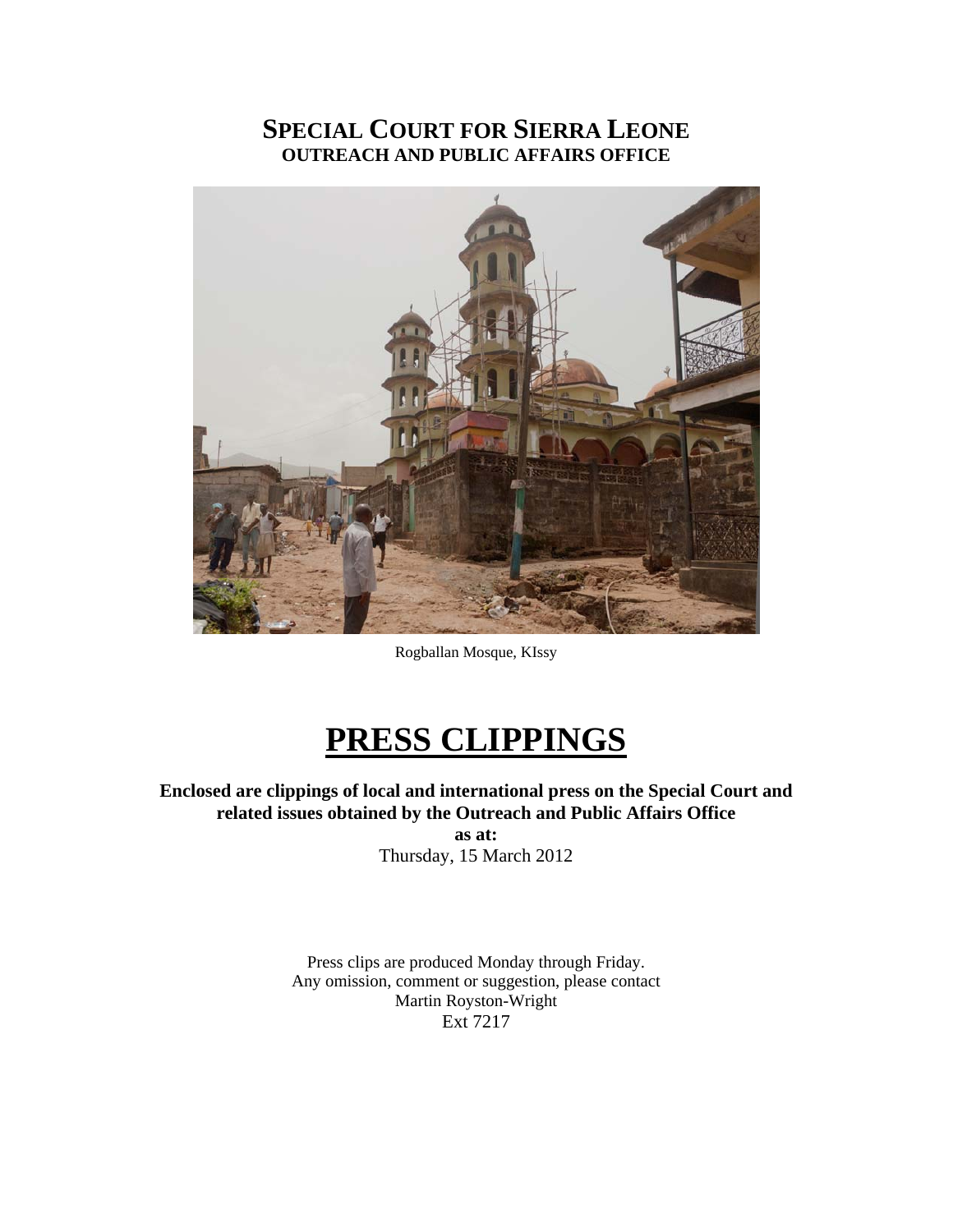| <b>International News</b>                                                          |           |
|------------------------------------------------------------------------------------|-----------|
| Ten years, \$900m, One Verdict: Does the ICC Cost too Much? / BBC                  | Pages 3-5 |
| Congo-Kinshasa: Landmark Decision for International Justice / AllAfrica.Com        | Pages 6-7 |
| <b>IBA Welcomes Conclusion of ICC's First Trial/</b> International Bar Association | Pages 8-9 |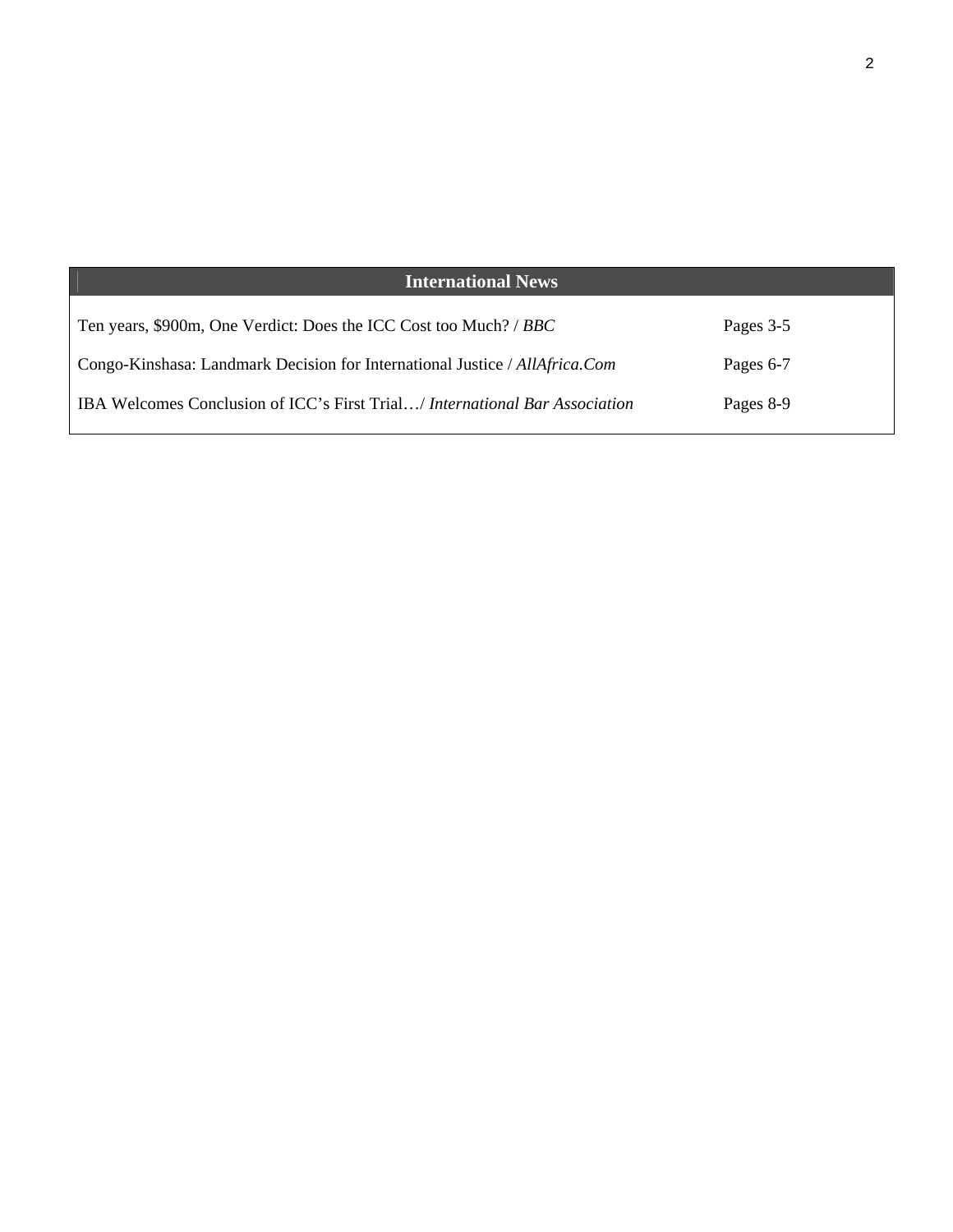## BBC Wednesday, 14 March 2012

#### **Ten years, \$900m, one verdict: Does the ICC cost too much?**

By Jon Silverman

Professor of Media and Criminal Justice, University of Bedfordshire



The International Criminal Court has delivered its first judgement, after a decade in existence and spending nearly \$1bn. Critics say it costs too much, but is this fair?

The International Criminal Court (ICC) currently has an **annual budget** of over \$140m (£90m) and 766 staff.

Since its inception, its estimated expenditure has been around \$900m (£600m).

With only one completed trial to show for a decade of effort and expenditure, the ICC has faced regular criticism that it sucks in investment with few results to show for it.

Indeed, this is a common refrain at the regular annual meeting in The Hague of the Assembly of States Parties which funds the court.

## **"Start Quote**

## **You can't compare the cost of international justice with shopping at a supermarket"**

End Quote Philippe Sands QC University College London

Some 120 states have ratified the Rome Statute, which established the ICC, and as its paymasters, many cite the slow pace of prosecutions as justification for shaving a few millions off the agreed budget. But to point to one trial, that of the Congolese militia leader Thomas Lubanga, and argue that it has cost X millions, would be both unfair and misleading.

After all, the ICC budget has to pay for staff salaries, building rental, global travel, intensive investigations in often hostile terrain, translators, for the defence teams, for legal aid for defendants and victims and so on.

The court registry - the administrative heart of the tribunal - pays most of these bills, which explains why it takes up around half of the budget. So the impression, on paper, that the bureaucrats are getting a disproportionate slice of the cake, is misleading.

Are there useful comparisons to be made between the permanent ICC and the so-called ad hoc tribunals set up to investigate and prosecute those who bore the greatest responsibility for the crimes committed in the former Yugoslavia (ICTY) and Rwanda (ICTR)?

The annual budget for the ICTY has gone up 500-fold since it began life in 1993.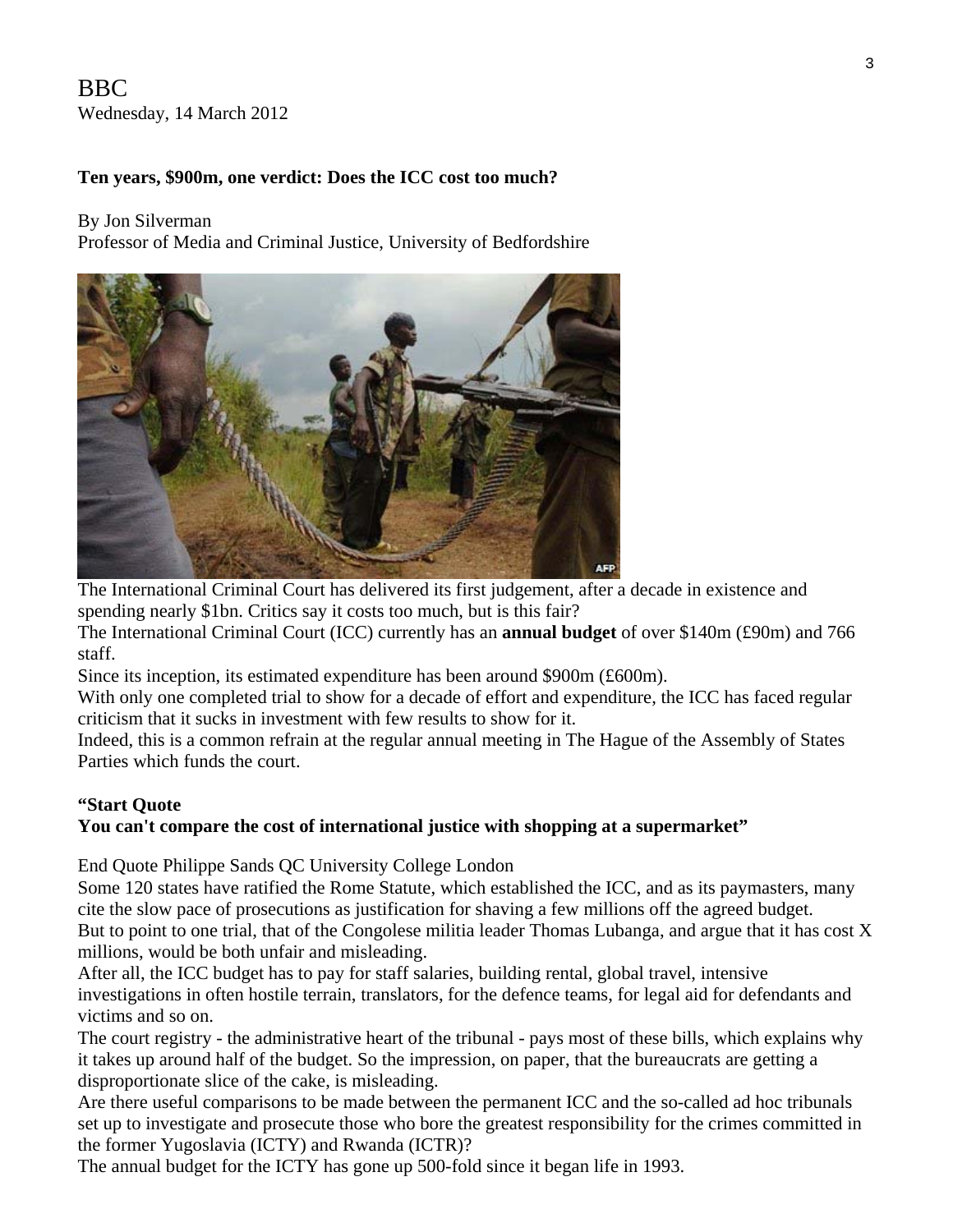#### **In custody**



One conviction: Congolese militia leader Thomas Lubanga found guilty of recruiting child soldiers There are four suspects in ICC custody:

Ivory Coast: Laurent Gbagbo

DRC: Germain Katanga, Matthieu Ngudjolo Chui

CAR: Jean-Pierre Bemba

#### **ICC finds Congo warlord guilty**

Then, it was a modest \$276,000 (£176,000). For the two-year period 2010-11, it had risen to over \$301m (£192m).

Over this period, more than 60 people have been convicted and proceedings against 40-plus defendants are still ongoing. It employs 869 staff.

The ICTR budget for 2010-2011 was \$257m (£165m) and it has 750 posts. It has completed almost 50 trials since it was established in 1994.

But costs for both the former Yugoslavia and Rwanda tribunals are on a clear downward trend now, as they begin the process of winding up their work.

On these figures alone, the ICC comes out poorly in a value for money contest.

But whereas the ad hoc tribunals are geographically focused, the ICC has a global remit and has to engage in often lengthy negotiations with national judicial systems to attempt to meet its goals.

It is also true that the early phases of the Lubanga trial, which began in January 2009, were stretched out by procedural litigation which might be expected in a virgin court.

However, the trial could and should have started many months earlier had not the prosecutor, Luis Moreno-Ocampo refused to disclose hundreds of documents which might have aided the defence case. The stand-off over this issue almost led to Lubanga being freed and the whole trial collapsing. This points to a failing common to many of the international tribunals, which is a tendency by the prosecution to have one eye on the bar of history by presenting an overblown case, rather than one which is more tightly focused and can be completed within a realistic timescale.

#### **ICC in brief**



Set up in 2002 Based in The Hague, the Netherlands Deals with genocide, crimes against humanity, war crimes and the crime of aggression Prosecutor is Luis Moreno-Ocampo (above) and it has 18 judges Investigating cases in Uganda, the Democratic Republic of Congo, the Central African Republic, Darfur in Sudan, Kenya, Libya and Ivory Coast 15 cases brought before the court so far - three are at trial stage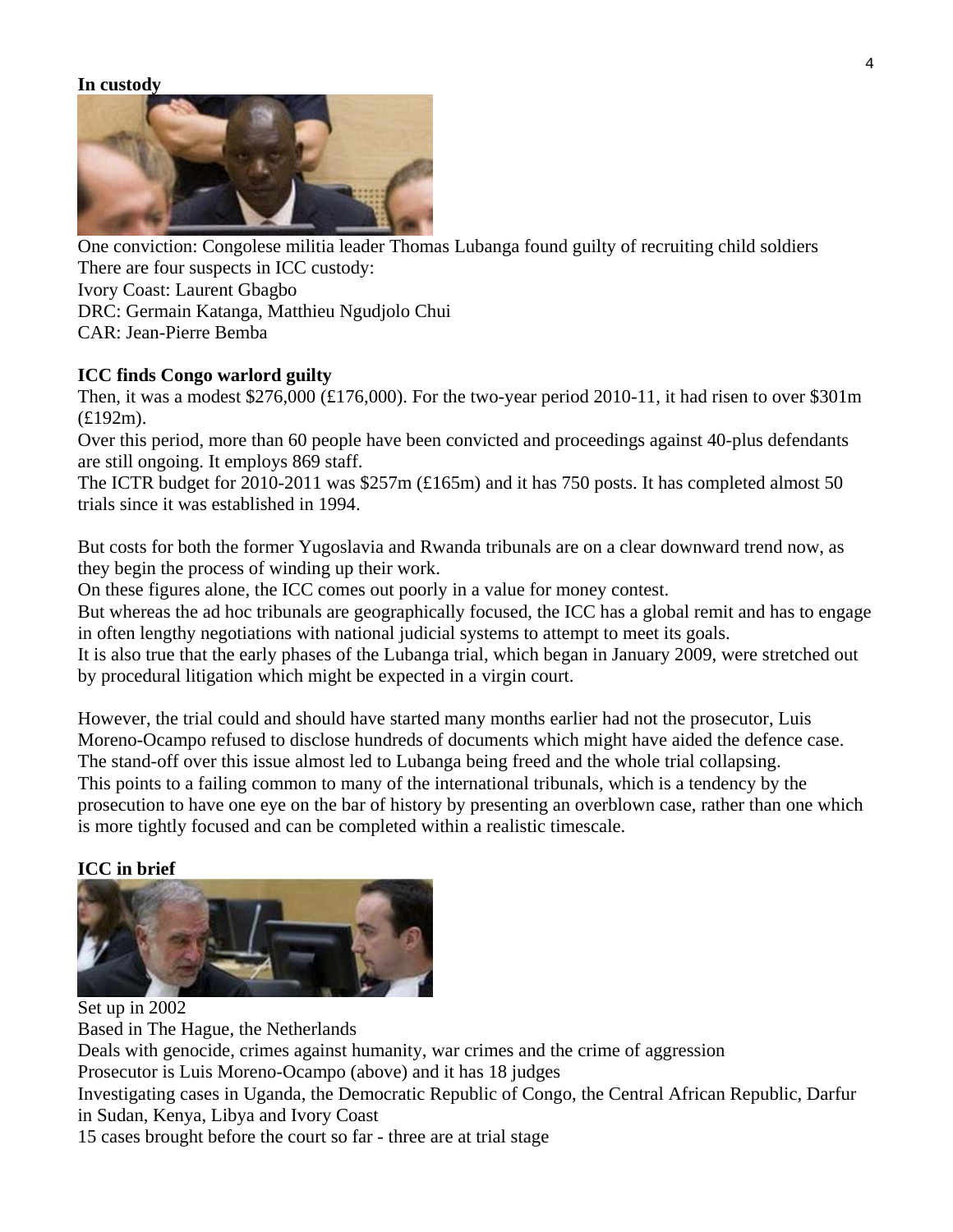#### **Source: ICC factsheet**

Even staunch defenders of international criminal justice, such as Professor Philippe Sands QC, of University College London, say this is a legitimate concern.

"Yes, there are questions about processes. Are the rules of procedure too cumbersome? Should the indictments be more narrowly drawn?"

However, questions about its budget need to be seen in context, Sands says.

"The costs of the Lubanga trial and the ICC as a whole are small compared to the global aid budget, and completely irrelevant as compared with defence spending."

Even before the current global recession, the mounting costs of international justice and questions over legitimacy had begun to bother governments.

This is why the favoured course over the past decade has been to set up "hybrid" tribunals, which are a collaboration between the international community and individual states.

The prime examples are Cambodia, East Timor, and perhaps most successfully, the Special Court for Sierra Leone, which is dealing with the trial of the former Liberian president Charles Taylor. But these tribunals are all time-limited. The only permanent criminal court is the ICC and, as such, will continue to attract criticism.

It is, however, a long-term project and arguably still in its early days, and as Sands points out, some things do not come with a clear price tag: "You can't compare the cost of international justice with shopping at a supermarket."

*Correction: An earlier version of this report used figures based on an annual budget for the ICTY and ICTR, when in fact they both now operate with a biennial budget. The figures have been amended and an associated graph removed.*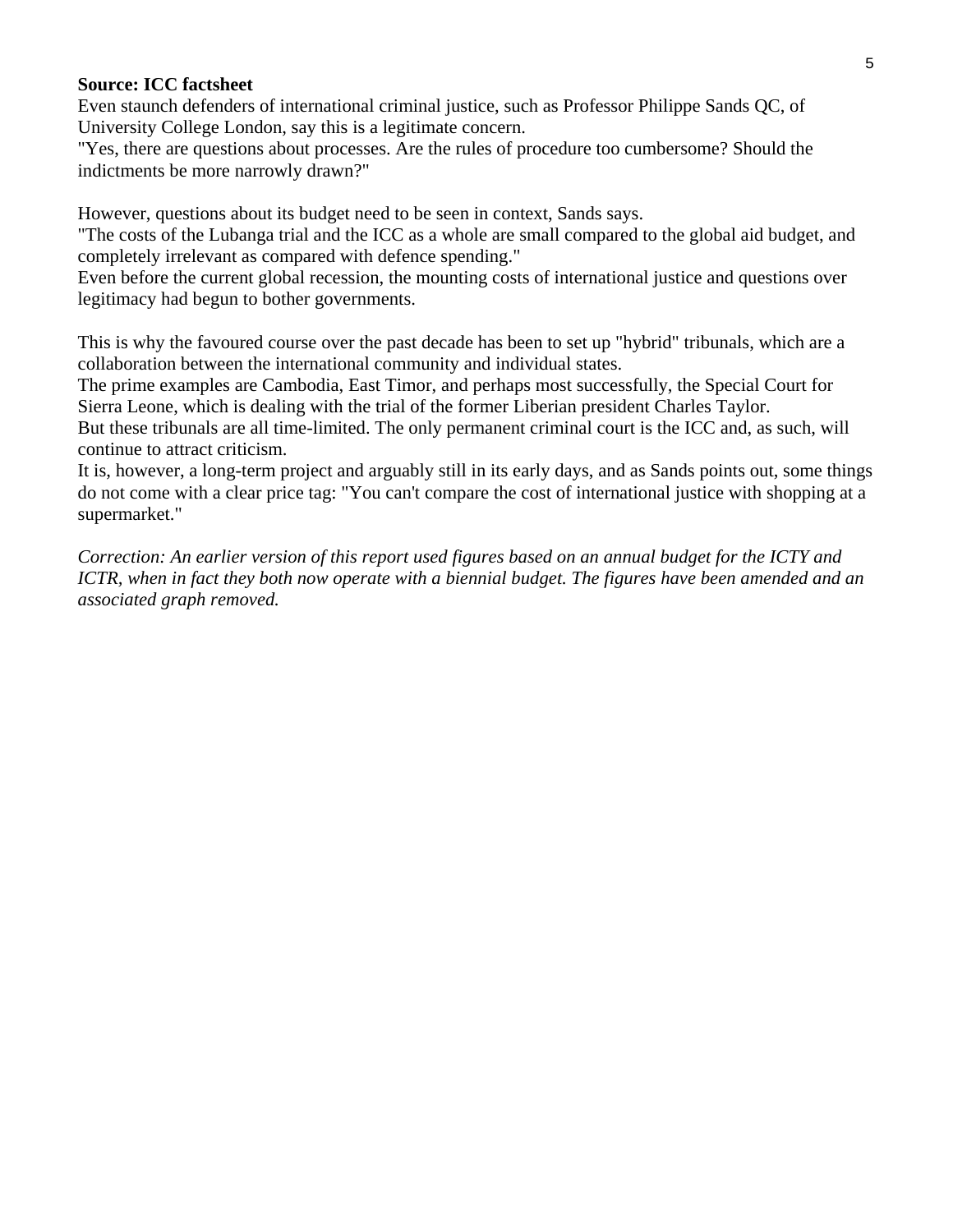AllAfrica.Com Thursday, 15 March 2012

## **Congo-Kinshasa: Landmark Decision for International Justice**

By Alison Cole

Analysis

The International Criminal Court (ICC) has issued its first judgment - a milestone on the path towards accountability. The Court found that Thomas Lubanga was the president of the militia group known as the UPC/FPLC that operated in the east of the Democratic Republic of Congo (DRC) and that he was responsible for using child soldiers.

The judgment made several landmark findings. The charges concerned conscripting, enlisting and using children in armed conflict. The fact that the first ICC judgment concerns child soldiers shines a further spotlight on the need to protect vulnerable groups at risk during war.

The ICC built upon the jurisprudence from prior UN courts such as the Special Court for Sierra Leone in finding that the crime of using child soldiers is committed as soon as the child joins the armed group - 'with or without compulsion'. This sets a high threshold prohibiting any use of children in fighting forces, even when families or children themselves may appear to support the child's involvement due to the coercive circumstances of armed conflict.

Similarly, the judgment established a high threshold for the protection of children who have an 'indirect' role, such as children who may be forced to conduct domestic duties or general support activities that may not include taking up arms.

The judges found that, in such circumstances, the question is whether the child has been exposed to 'real danger as a potential target'. As a result, the judges found that both the 'child's support and this level of consequential risk' meant that a child could be actively involved in hostilities even if she or he was absent from the immediate scene of the conflict.

The judges also paid particular attention to the experience of girl soldiers. The prosecutor had not specifically charged sexual violence and rape. During the trial, the appeals chamber rejected an attempt by the victims participating in the case to amend the charges to include gender crimes.

However, in the course of presenting evidence, witnesses raised the use of girls in domestic work and the abuse of girls and women as sex slaves. This underscores the ever-prevalent risk of sexual violence during conflict and the need for vigilance in investigating all potential crimes, particularly crimes against women. It is monumental that victims, including former child soldiers, were able to be involved directly in the trial. The ICC was the first such court to include victim participation in its Statute. During the course of the trial, 129 victims participated by making submissions to the judges, by seeking to introduce evidence, and by questioning witnesses. Three victims themselves testified as witnesses.

Concerns were raised in the judgment regarding the prosecution's 'lack of proper oversight' over its work with intermediaries - non-Court staff who may cooperate with the Court in implementing various aspects of the Courts work, and may potentially include people such as aid workers or local human rights monitors, who are familiar with the local environment. Intermediaries have assisted the ICC on a range of matters, including assisting victims to participate in proceedings, and judges in other cases at the ICC have been 'mindful of the importance of their role'.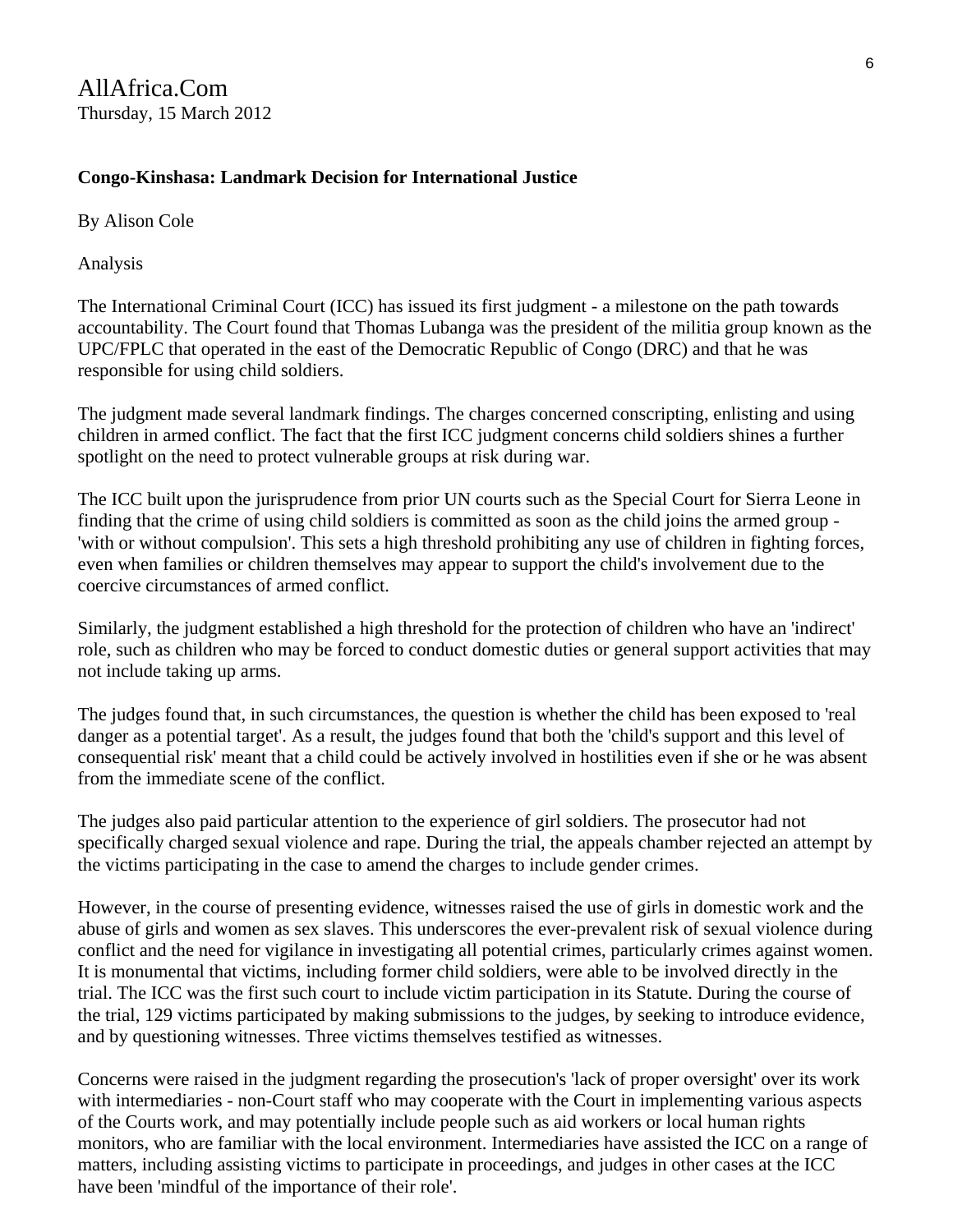It makes sense that an international court based outside the country under investigation - one covering all 120 countries that have accepted the Court's jurisdiction, and running 15 cases in seven countries - needs assistance from local people or organizations. Intermediaries facilitate activities such as locating or communicating with witnesses or victims particularly in settings without mobile phone coverage or transportation access.

However, the judges in the Lubanga case found that the prosecutor 'should not have delegated its investigative responsibilities to the intermediaries as analyzed in the judgment, notwithstanding the extensive security difficulties that it faced'. The judges indicated that three prosecution intermediaries may themselves have committed a crime under the ICC Statute by potentially facilitating witnesses in giving false evidence. The evidence derived from interaction with these intermediaries was therefore excluded from consideration.

The Court has learnt many lessons and last year compiled a draft set of guidelines on intermediaries. These draft guidelines are currently pending finalization by the Court and consideration by the countries that have accepted the ICC's jurisdiction, known as the State Parties. The Open Society Justice Initiative strongly urges the Court and the State Parties to act upon the lessons learnt following the Lubanga judgment by adopting the guidelines on Intermediaries at the Assembly of State Parties this November. From here, the Court now moves into the sentencing and reparations stages. The judges have also requested submissions from the prosecution, defense and victims regarding how consideration of potential reparations ought to be conducted. This will be the first time the issue of reparations is addressed at the ICC.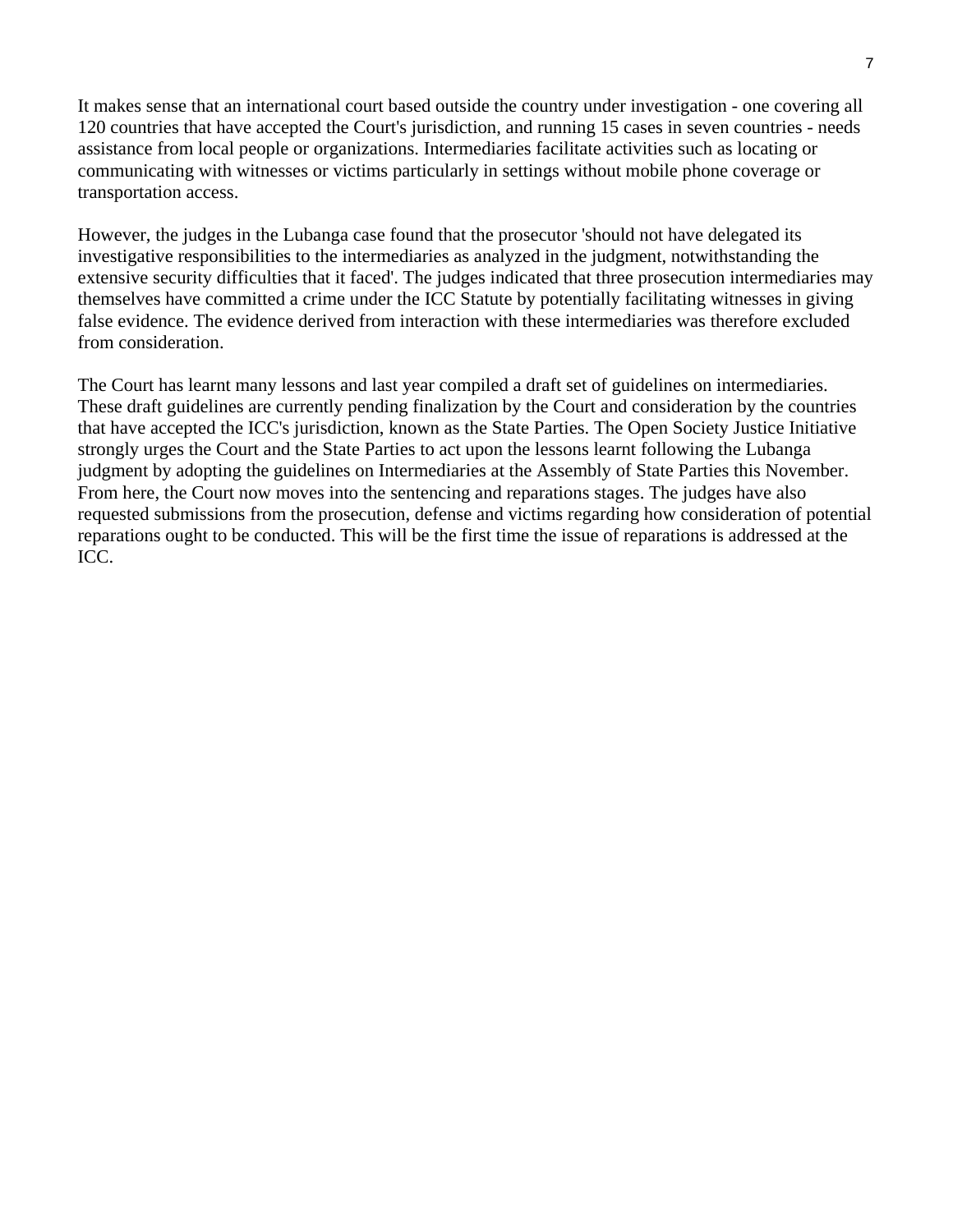## **NEWS RELEASE**

## **INTERNATIONAL BAR ASSOCIATION The global voice of the legal profession**

#### **IBA welcomes conclusion of ICC's first trial; despite procedural hurdles, the Lubanga case is a symbolic achievement for the Court**

The **International Bar Association** (IBA) today welcomed the verdict in the case of the first suspect to be tried before the International Criminal Court (ICC), Thomas Lubanga Dyilo. Calling the judgment a symbolic achievement for the ICC, the IBA says that though hampered by several procedural challenges, the *Lubanga case* attests to the integrity of ICC proceedings and has made a significant contribution to international justice.

On 14 March 2012, judges of ICC Trial Chamber I concluded that Mr Lubanga was guilty of conscripting, enlisting and using child soldiers younger than 15 years of age in hostilities in the Democratic Republic of Congo (DRC) during 2002 and 2003. The verdict marks the end of a lengthy process which began in 2005 with Mr Lubanga's arrest in the DRC, subsequent surrender in 2006 to the ICC and a protracted trial which was twice halted for prosecutorial breaches. In total, Thomas Lubanga has spent six years in ICC custody despite provisions in the Rome Statute, the Court's founding legal instrument, stipulating his right to be tried without delay.

As the ICC's first trial, the *Lubanga case* has major significance. The trial is noteworthy for:

Bringing timely global attention to the misuse of children in combat;

Allowing victims to participate for the first time in international proceedings;

A significant number of witnesses protected by the Court's protection scheme;

Radical steps taken by judges – including staying proceedings when necessary – to ensure that the trial was fair; and

Judicial rulings of key provisions of the Rome Statute on procedural and substantive law providing important guiding principles for other cases before the Court.

Reminiscent of the *Tadic case*, the first before the International Criminal Tribunal for the former Yugoslavia, the *Lubanga case* dealt with complex and novel legal issues, some of which threatened to derail proceedings.

Richard Goldstone, Honorary President of the International Bar Association's Human Rights Institute and former Chief Prosecutor of the International Criminal Tribunals for the former Yugoslavia and Rwanda commented: *'The* Lubanga case *is a major achievement for the International Criminal Court. Like all first trials, it was no stranger to procedural challenges and uncertainties as the prosecutor and judges grappled with novel issues, such as victims' participation. Many of them had no precedent at the ad hoc tribunals. It is a tribute to their efforts, and the fortitude of the defence, that despite major setbacks, every effort was made to ensure that the trial was fair and justice done. Undoubtedly, future international trials*  will benefit from the jurisprudential foundations and the lessons learnt from the Lubanga case'.

Despite its achievements, the *Lubanga case* persisted amid a plethora of problems. Disappointed by the limited charges, victims' representatives in the case, unsuccessfully petitioned judges to recharacterise the charges to reflect the sexual violence experienced by girl soldiers in particular. The defence complained